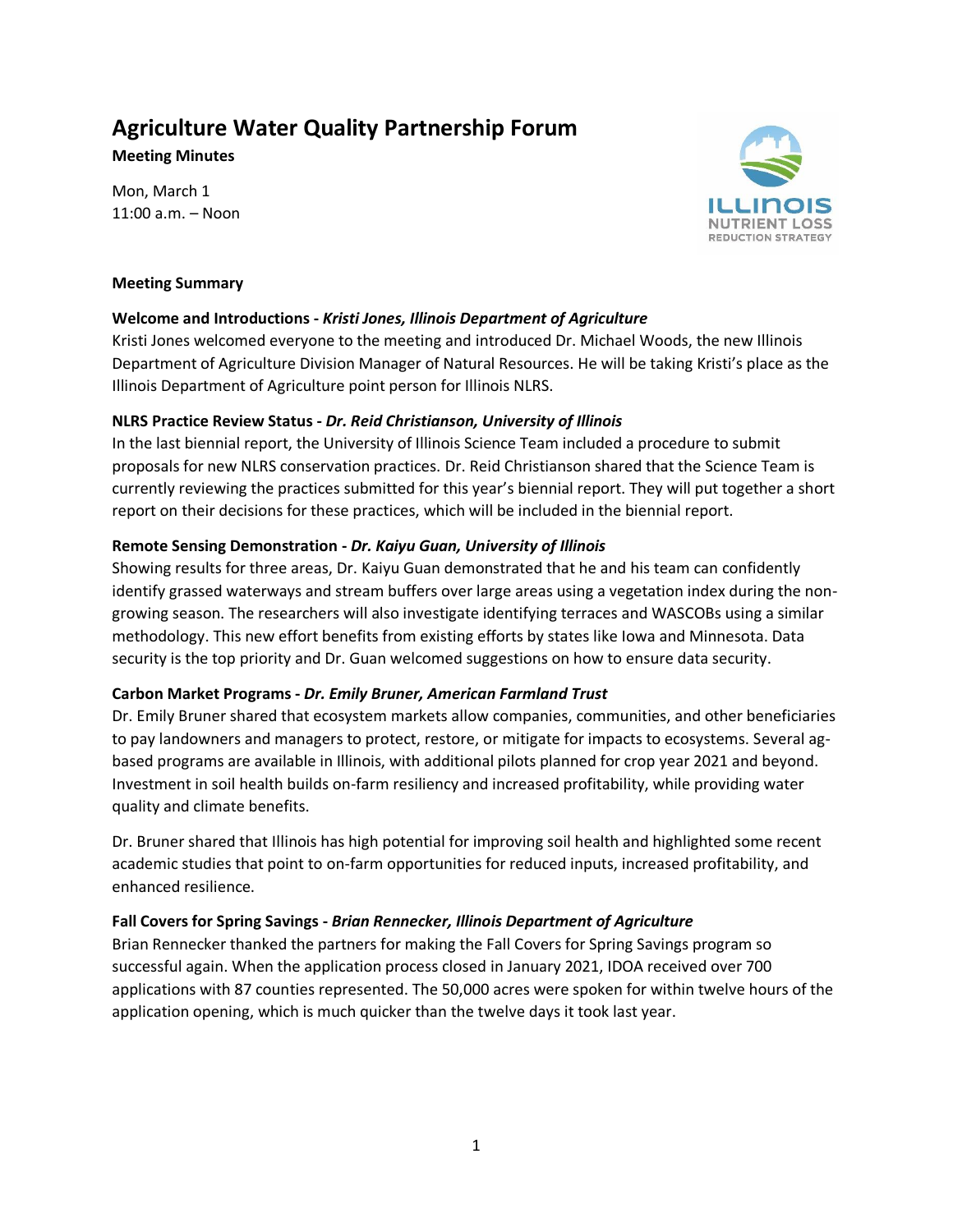#### **Meeting Minutes**

*In attendance*: Kristi Jones, IDOA; Brian Rennecker, IDOA; Michael Woods, IDOA; Trevor Sample, Illinois EPA; Christine Davis, Illinois EPA; Eliana Brown, University of Illinois Extension; Kate Gardiner, University of Illinois Extension; Dennis Bowman, University of Illinois Extension; Reid Christianson, University of Illinois, Department of Crop Sciences; Jill Kostel, The Wetlands Initiative; Megan Dwyer, Illinois Corn Growers; Jean Payne, Illinois Fertilizer & Chemical Association; Liz Hobart, GROWMARK; Kim Martin - IL Farm Service Agency; Julie Hewitt - Illinois NREC; Laura Christianson, University of Illinois, Dept of Crop Sciences; Ryan Arch, Illinois Land Improvement Contractors Assoc.; Kaiyu Guan, Blue Waters Professor, University of Illinois at Urbana Champaign; Lauren Lurkins, Illinois Farm Bureau; Raelynn Parmely, Illinois Farm Bureau; Kris Reynolds, American Farmland Trust; Emily Bruner, American Farmland Trust; Grant Hammer, Association of Illinois Soil and Water Conservation Districts (AISWCD); Eric Gerth, NRCS - on behalf of Ivan Dozier; Guanglong Tian, MWRD; Ashley Curran, AISWCD; Michael Gill, Director of Conservation Agriculture; Illinois Soybean Association; Jeff Kirwan, Nick Longbucco, AISWCD; Laura Christianson, University of Illinois; Max Webster, American Farmland Trust; Daniel Schaefer, Illinois Fertilizer & Chemical Association; Bin Peng, NCSA; and Erica Newman

#### **Welcome and Introductions -** *Kristi Jones, Illinois Department of Agriculture*

Kristi Jones welcomed everyone to the meeting and introduced Dr. Michael Woods, the new Illinois Department of Agriculture Division Manager of Natural Resources. He will be taking Kristi's place as the Illinois Department of Agriculture point person for Illinois NLRS.

#### **NLRS Practice Review Status -** *Dr. Reid Christianson, University of Illinois*

In the last biennial report, the University of Illinois Science Team included a procedure to submit proposals for new NLRS conservation practices. The Science Team is currently reviewing the practices submitted for this year's biennial report. They will put together a short report on their decisions for these practices, which will be included in the biennial report.

#### **Remote Sensing Demonstration -** *Dr. Kaiyu Guan, University of Illinois*

Conservation buffers are small areas or strips of land in permanent vegetation, designed to intercept pollutants and manage other environmental concerns (USDA NRCS). Buffers include: riparian buffers, filter strips, grassed waterways, shelterbelts, windbreaks, living snow fences, contour grass strips, crosswind trap strips, shallow water areas for wildlife, field borders, alley cropping, herbaceous wind barriers, and vegetative barriers (USDA NRCS).

A grassed waterway is a shaped or graded channel that is established with suitable vegetation to convey surface water at a non-erosive velocity using a broad and shallow cross section to a stable outlet. The purpose is to convey runoff from terraces, diversions, or other water concentrations without causing erosion or flooding; prevent fully formation; and protect/improve water quality.

A riparian herbaceous cover is grasses, sedges, rushes, ferns, legumes, and forbs tolerant of intermittent flooding or saturated soils, established or managed as the dominant vegetation in the transitional zone between upland and aquatic habitats. The purposes of this practice include to provide or improve food and cover for fish, wildlife, and livestock; improve and maintain water quality; establish and maintain habitat corridors; increase water storage on floodplains; reduce erosion and improve stability to stream banks and shorelines; increase net carbon storage in the biomass and soil; enhance pollen, nectar, and nesting habitat for pollinators; restore, improve, or maintain the desired plant communities; dissipate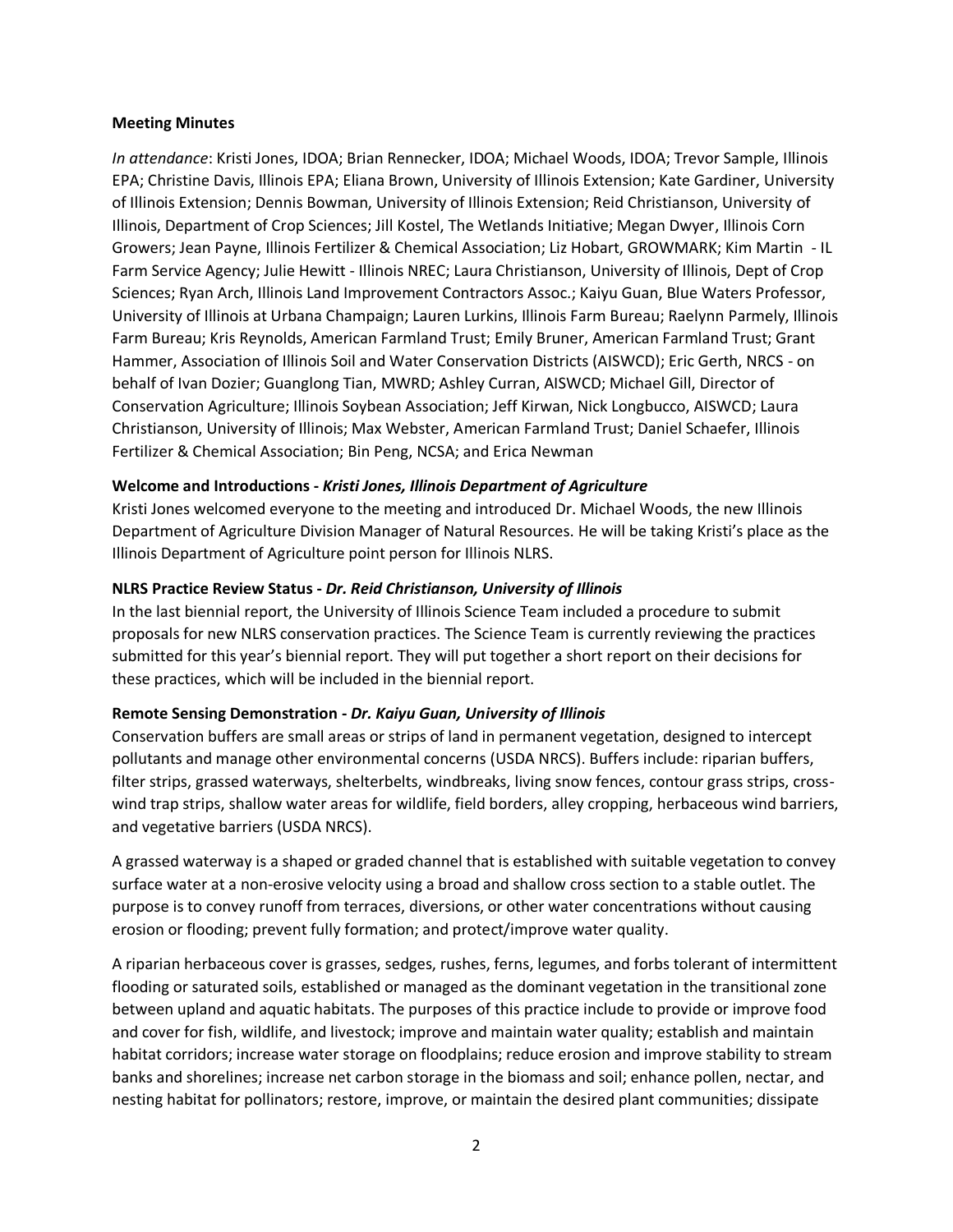stream energy and trap sediment; and enhance stream protection as part of stream bank soil bioengineering practices.

This new effort has a unique strength in that researchers can learn from existing efforts by other states, like Iowa and Minnesota. Other states have used coarse resolution data like Landsat (which is 30m and available from 2000 – present) or Sentinel data (only available after 2017). These previous efforts involved huge manual efforts which led to high cost, and the lack of automation means there is a lack of scalability. NCSA has come up with some unique and advanced solutions to address these problems. Researchers are able to use both Planet Lab images (3m) and USDA NAIP airplane images, computer vision and machine learning lend to accuracy and consistency, and the fully automated process means it is scalable for large area and multi-year analysis.

Data and Preprocess: NCSA used 3m resolution surface reflectance image from Planet Labs. Raw Planet images are inconsistent between different swaths. They perform CDF-matching with proprietary MODIS-Landsat STAIR-fusion to remove the inconsistency. This demo was created on the images of Champaign on May 9th, 2020.

Methodology: NDVI thresholding to predict grassed waterway areas, use CDL to remove developed and permanent water areas, use CLU to mask out uninterested small fields, run image morphology to remove noise, analyze each CLU field, use Connected Component Analysis to remove sparse predictions, and a final sanity check to mark only areas close to streamline as buffer strip. When analyzing each CLU field, if it is an "island", mark predictions in the field as grassed waterway. If a USGS streamline path through this field, label as stream buffer. If the field is big, has dense predictions, and doesn't have a streamline passing through, remove all labels. Label the rest as grassed waterway.

Dr. Guan showed results for three areas using this methodology. The researchers will also investigate if they are able to identify terraces and WASCOBs. This is based on similar methods, but includes extra data from high-resolution DEM.

Data security is the top priority. The generated field-level data will be stored in the un-FOIL computer system at UIUC. Only specific personnel from Illinois EPA and UIUC can get access to the field-level raw data. Aggregated data, like HUC 8, will be released to the public, but field-level data will be kept confidential. More suggestions are welcome to ensure the data security.

Dr. Guan and his team demonstrated that they can confidently identify grassed waterways and stream buffers over large areas. The researchers use cubesat's vegetation index during the non-growing season can effectively detect the grassed waterway and stream buffer over large areas. Post-processing for denoising and refinement, based on computer vision and machine learning, is necessary. Expert knowledge on the exact definitions of grassed waterway, stream buffers and other conservation buffers are needed, especially over headwater regions.

#### **Discussion**

Trevor Sample: Thank you, Dr. Guan, for providing the demonstration. We appreciate you and your team doing this. This technology provides a way for us to better track practices that we are both currently tracking and those that we have the potential to track. We can do a current image review now and one in the future to compare. Field level data will be available to UIUC, but Illinois EPA is fine with just receiving data at a HUC8 level. While the initial discussion for this project was between me and Julie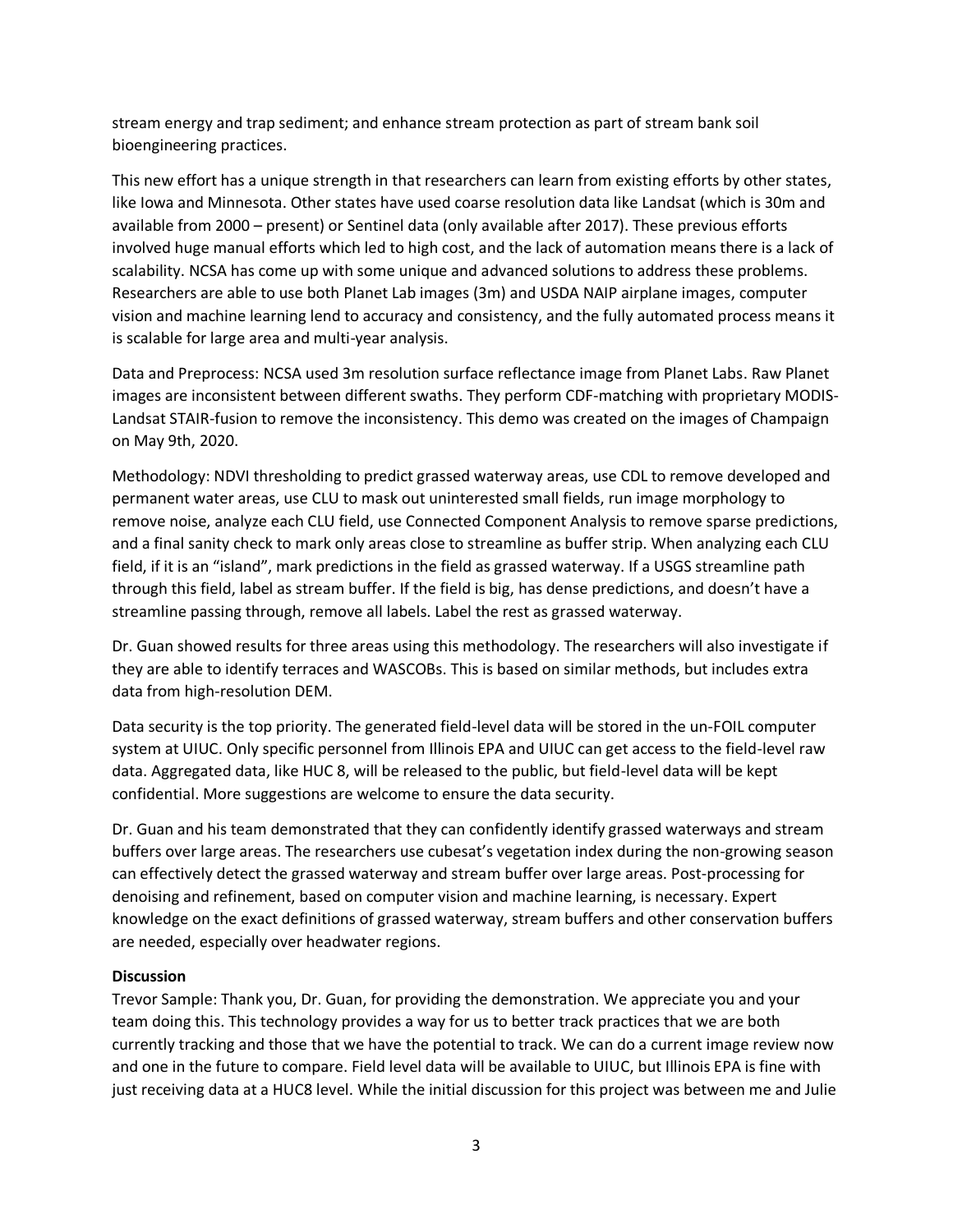Hewitt at NREC, this doesn't fall under the current research priorities for NREC. Iowa is doing something like this to track BMPs. This won't move forward until we can identify and secure funding. We started out with stream buffers and grassed waterways, even though grassed waterways are not currently an NLRS conservation practice. If you're not comfortable talking in the meeting today, send an email to myself or Eliana and we can continue discussions on this.

Nick Longbucco: In addition, when you're tracking, is it possible to get other physical characteristics like the width of a particular grassed waterway and compare it to the drainage area so we have an idea of the effectiveness of the practices?

Kaiyu Guan: Yes, the technology would allow for those measurements.

Kaiyu Guan: If you have any other questions, please let me know. When Trevor first reached out, I was very interested because we want to address stakeholder needs with our research.

Megan Dwyer: What are you thinking the annual costs would be if this project were to continue?

Kaiyu Guan: The costs would be for the post-doc and a student for two years, so it would fall somewhere around \$500,000.

#### **Carbon Market Programs** - *Dr. Emily Bruner, American Farmland Trust*

Dr. Emily Bruner first provided background on ecosystem markets. According to the US EPA, ecosystem services markets allow companies, communities, and other beneficiaries to pay landowners and managers to protect, restore, or mitigate for impacts to ecosystems. While many of the practices that offer the greatest ecosystem benefits are typically encouraged via traditional state and federal financial assistance programs, market payments are generated via outcomes verified at the field level and are not necessarily practice-specific. Current active and pilot markets exist for several ecosystem services, including carbon sequestration and greenhouse gas (GHG) reductions, water quality and quantity improvements, as well as wetland and habitat creation, among others.

The carbon market entities are Nori and Indigo Ag. Nori is in pilot phase with project enrollment currently available nationwide. Two projects have sold and received payment for about 30,000 credits to date. Planning to expand to Canada, Brazil, and eastern Europe in the next two to three years. Indigo Ag has project enrollment currently available in 21 states. Piloting expansion in Europe.

The Carbon and Additional Ecosystem Service Market entities are the Soil and Water Outcomes Fund and Ecosystem Services Market Consortium (ESMC). The Soil and Water Outcomes Fund has project enrollment available in select counties in Iowa, Illinois, and Ohio. They are planning to expand to additional geographies in crop year 2022. The ESMC is in pilot phase with project enrollment currently available in select US regions including the Corn and Soy Belt, Great Plaines, Great Lakes, Pacific Northwest, and California. The anticipated market launch to include payment for water quantity and biodiversity ecosystem services in addition to carbon, net GHGs, and water quality in harvest year 2022  $-2023.$ 

Dr. Bruner highlighted the contract length and eligibility information for each of the four programs and explained that many of these programs are designed to stack with other programs, though that can get tricky in implementation. There is some additional capacity for assistance. Some of the programs are offering agronomic guidance as well. These are also outcome-based payments and the programs use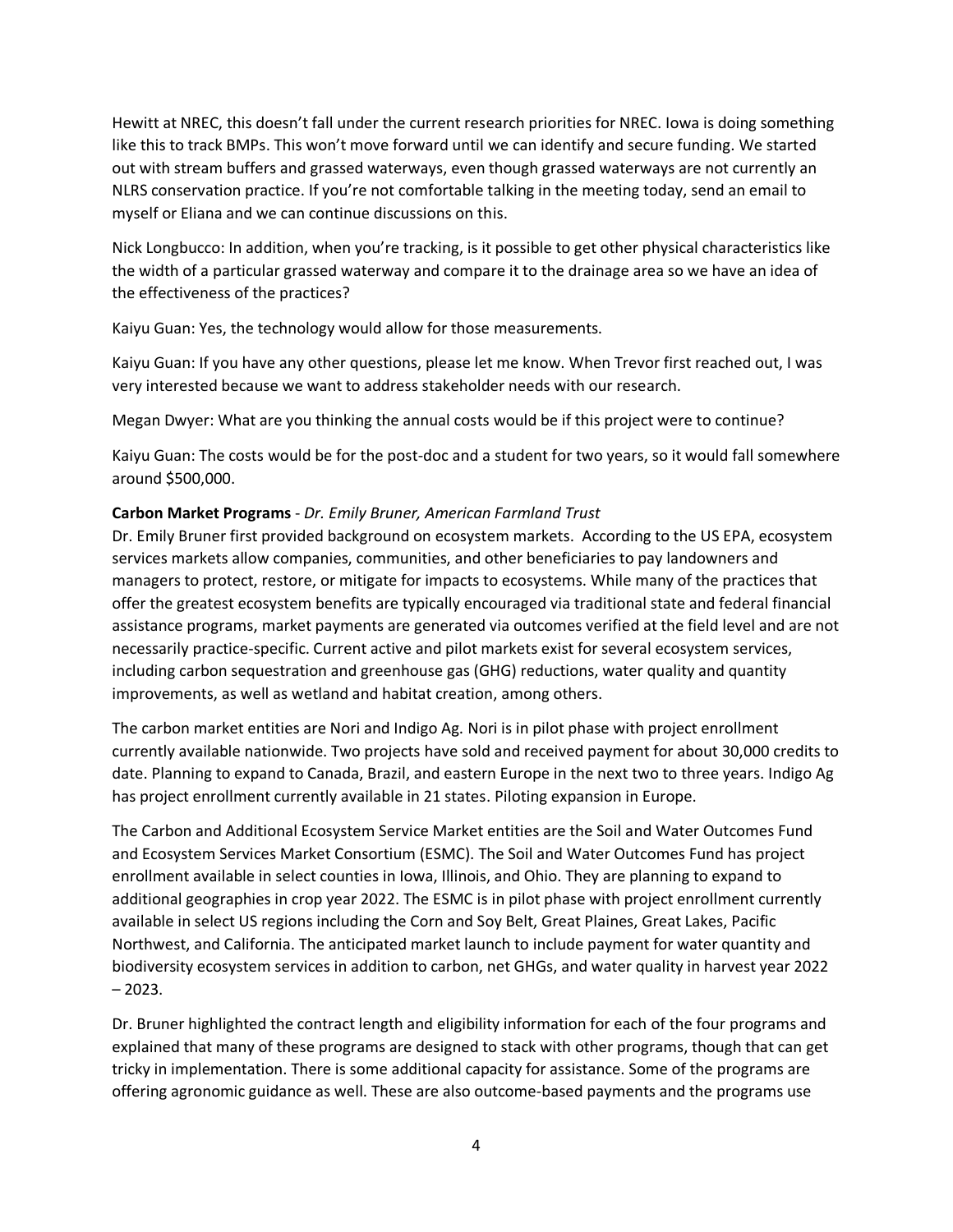different methods to measure the outcomes. Dr. Bruner summarized the emission reduction coefficients from the Carbon Reduction Potential Evaluation Tool (CaRPE) alongside the nutrient reduction efficiencies of the practices included in the Draft 2020 Illinois NLRS Scenarios. Generally, the practices that offer the highest nutrient reduction potential also offer the largest climate benefit, especially if maximum estimated implementation acreages are taken into consideration. Illinois has one of the highest potentials to provide climate benefits from converting intensively tilled acres to no-till or strip till and/or adding a non-legume cover crop to acres previously without covers among our neighboring states, according to state-weighted emission reductions coefficients summarized by the CaRPE tool.

In addition to the state level water quality and climate benefits soil health practices can provide, Dr. Bruner highlighted some recent academic studies that point to the on-farm benefits of soil health.

In summary, ecosystem markets allow companies, communities, and other beneficiaries to pay landowners and managers to protect, restore, or mitigate for impacts to ecosystems. Several ag-based programs are available in Illinois, with additional pilots planned for CY 2021 and beyond. Investment in soil health builds on-farm resiliency and increased profitability (with or without assistance or market payments), while providing water quality and climate benefits.

#### *Questions*:

Megan Dwyer: On the study you referenced looking at the N hot spots, are they going to redo that? They were looking at 2011-13 data and 2012 was a drought. Not saying that Northern Illinois isn't a hotspot, but I'm wondering if they'll redo that.

Emily Bruner: I agree, there could be a variation in results if they changed the years. Keeping that in mind, how do we wrap our brains around turning it into an opportunity?

Megan Dwyer: As were talking about markets, do you know these companies that have science-based credits?

Emily Bruner: That's another need that we've identified in this partnership and in trying to directly assist farmers. Each program has a different model and each person must choose if they'll go for the traditional state or federal funding opportunities or for these newer corporate opportunities.

Emily Bruner: If anyone has any additional questions or more information around these markets and technical needs, please reach out. We're trying to help farmers navigate these opportunities.

#### **Fall Covers for Spring Savings** - *Brian Rennecker, Illinois Department of Agriculture*

I'd like to thank the partners for making this so successful again. When the application process closed in January, the department received more than 700 applications with 87 counties represented. The 50,000 acres were pretty much spoken for by noon on the first day it opened (12 hours). Last year, it took us 12 days. Montgomery County submitted applications with the most acres.

#### *Questions:*

Lauren Lurkins: Could you share a write-up on those statistics? I tried to take notes, but I'm sure I missed some.

Brian Rennecker: Of course, I can send you a spreadsheet or summary sheet.